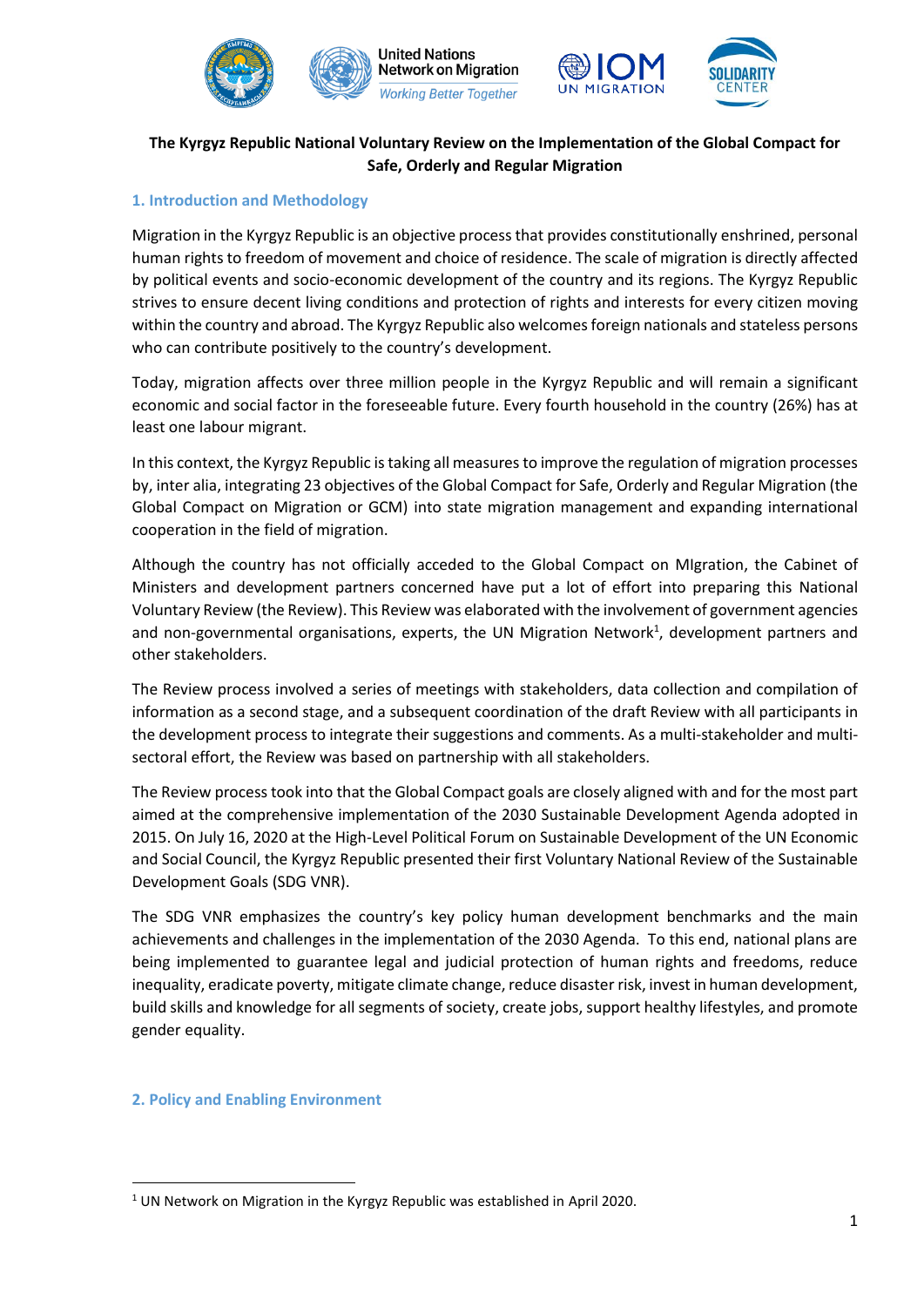





The migration policy in the Kyrgyz Republic strives to stabilise migration processes through state programs aimed at mitigating the adverse factors causing and accompanying migration, and to create conditions for the fullest possible realisation of migration potential for country's development.

This aim is enshrined in the Kyrgyz Republic Migration Policy Concept approved by Government Resolution #191 "On Approval of the Kyrgyz Republic Migration Policy for 2021-2030" dated May 4, 2021.

The Concept implementation process is aligned with the state programs for sustainable socio-economic development of the regions, improving the living standards of the population and the development of human potential.

The need to regulate migration processes and create conditions for safe, orderly and legal migration is also highlighted in the Kyrgyz Republic National Development Program until 2026, developed as part of the National Development Strategy until 2040 and maintaining continuity based on country's long-term strategic development goals with a human-centered approach and an emphasis on the SDG fundamental commitment to "leave no one behind". The National Strategy establishes the country's aspiration to achieve the SDGs adopted by the United Nations General Assembly Resolution 70/1 on September 25, 2015.

Also, the Decree #4 of the Kyrgyz Republic President S.N. Japarov "On Measures to improve the Migration Situation" dated January 29, 2021 highlights the importance of providing comprehensive support to migrant workers in host countries, and protecting the rights and interests of migrants' families in the Kyrgyz Republic.

Another important task of the Cabinet of Ministers is to ensure strict compliance with the migrationrelated commitments, including international ones. Currently, the authorised state bodies in charge of migration in the Kyrgyz Republic are represented by:

- Ministry of Labour, Social Security and Migration (MLSSM),
- Ministry of Foreign Affairs,
- Ministry of Internal Affairs,
- Ministry of Digital Development, and
- State Committee for National Security.

The activities of these state bodies allow for the fullest possible provision of safe and regulated migration, while covering all the goals of the Global Compact on Migration.

## **3. Progress towards the GCM goals**

1. Collection and use of accurate and disaggregated data as a basis for evidence-based policy making

Migration data in the Kyrgyz Republic is collected from a variety of sources in accordance with the transparency and reliability principles. Given that the Kyrgyz Republic is a country of origin of migrants and most of our citizens work abroad, the migration records of hosting states are used to calculate the number of departing citizens. The Ministry of Foreign Affairs and the MLSSM collect data on the number of Kyrgyz nationals working in foreign countries.

Data on the number of foreign nationals staying for various purposes in the Kyrgyz Republic is collected by the Ministry of Digital Development, the Ministry of Internal Affairs and the State Committee for National Security, with the latter being the main operator of the Unified External Migration Registration System (UEMRS).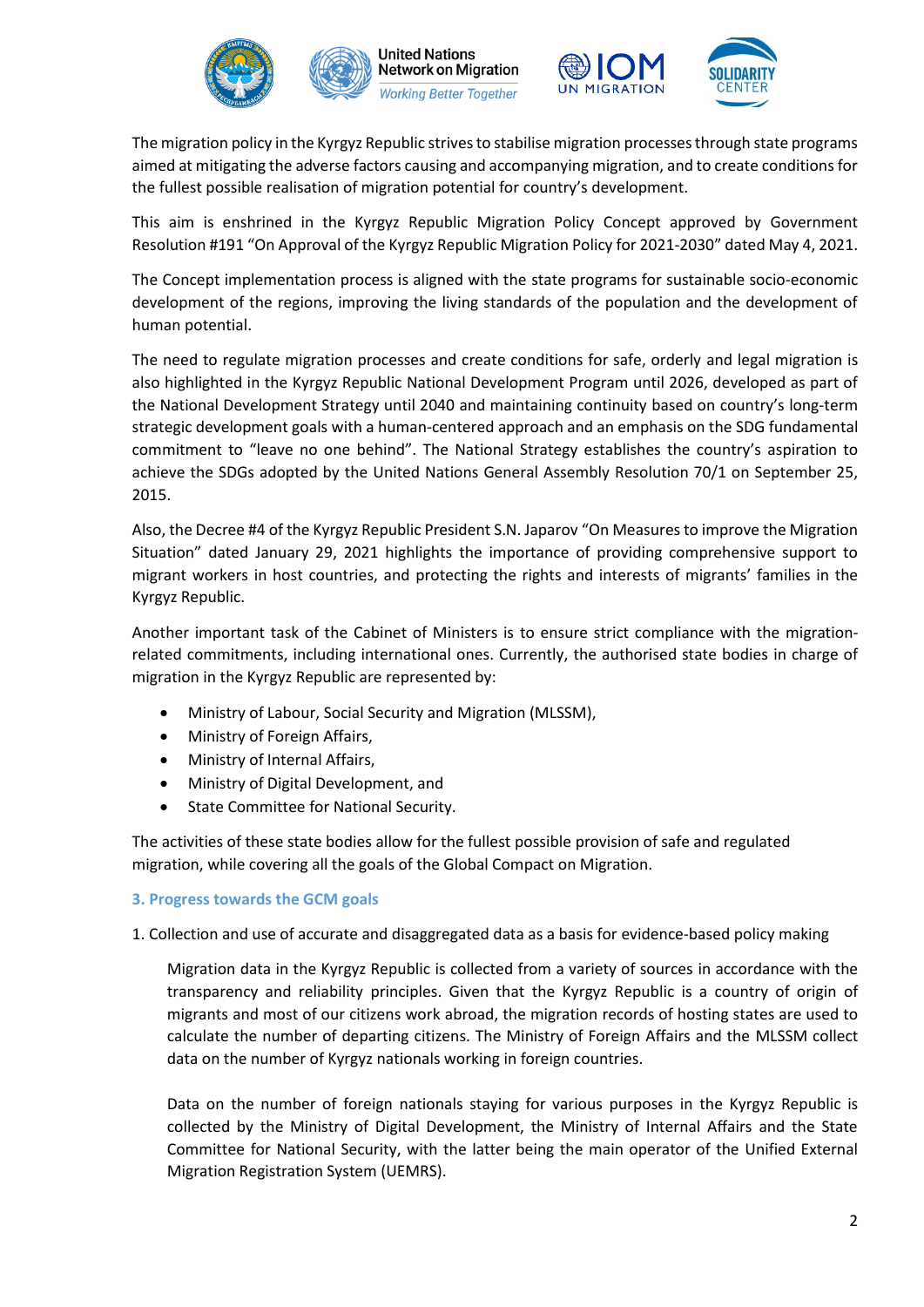





The end organisation that processes data in accordance with an approved methodology is the Kyrgyz Republic National Statistical Committee. They maintain statistics on external migration disaggregated by country of destination (origin), migration gain, external migration outflow, as well as external migration rates disaggregated by ethnic group.

The National Statistical Committee is the main state body in charge of the population census. Due to COVID-19 pandemic the General Population Census was postponed to March 2022 by the Decree #228 of the Cabinet of Ministers "On Preparing and Conducting Population and Housing Census in the Kyrgyz Republic in 2022" dated October 22, 2021. The census questionnaire included questions on migration to obtain an understanding on the migration dynamics in the country.

In 2018. Kyrgyz Republic participated in the first Migration Governance Indicators (MGI) assessment, which revealed the need for a migration policy framework. (The report can be found at https://www.migrationdataportal.org/overviews/mgi/kyrgyzstan#0 ).

It should be noted, however, that there is no unified national system in place in the Kyrgyz Republic for collecting statistical data on migration (comprehensive and disaggregated) at the local government and national level. The existing system of population movement registration is not effective failing to reflect the actual external and internal migration process. In this vein, it is crucial for the Cabinet of Ministers to incorporate the migration component in data collection and methodology elaboration, while at the same time mainstreaming gender.

2. Minimise the adverse impact of various driving factors forcing people to leave the country

The Cabinet of Ministers is taking measures to improve the economic, social and infrastructural situation in the country to create favourable living conditions for the population. However, the issue of labour migration remains open. The country lacks precise statistics on labour migration. According to various estimates, there are around one million migrants. About 80 percent of them have secondary general education, which explains their employment in low-skilled positions. The main host countries include the Russian Federation and the Republic of Kazakhstan. At the same time, in there has been recently a growing interest in migrating to the Republic of Turkey and the Republic of Korea.

The Kyrgyz Republic's accession to the Eurasian Economic Union (EAEU) in August 2015 lowered barriers for migrant workers in the Russian Federation. Noteworthy, measures to support the workforce implemented by the Republic of Turkey and cultural commonalities have set the stage for migrant workers to explore this destination. The number of people of working age is expected in increase by 250 thousand people in the next five years, which is almost twice higher than the number of new jobs in the country. Being of systemic nature, migration will affect the economy of the Kyrgyz Republic. Given the economy's dependence on remittances, improving the professional qualifications of labour migrants, diversifying areas for labour migration, and promoting quick social integration are crucial in the medium term.

On October 14, 2021, the Kyrgyz Republic President S.N. Japarov signed a decree "On the Kyrgyz Republic National Development Program until 2026", which also addresses the issue of employment in the short term. The Program highlights the need for a new education system to be introduced in vocational schools and a more active use of economic tools to promote employment. The main tools in this regard should be a system of financial incentives for the economic activity of the population, the economic empowerment of women with mandatory consulting support, training, business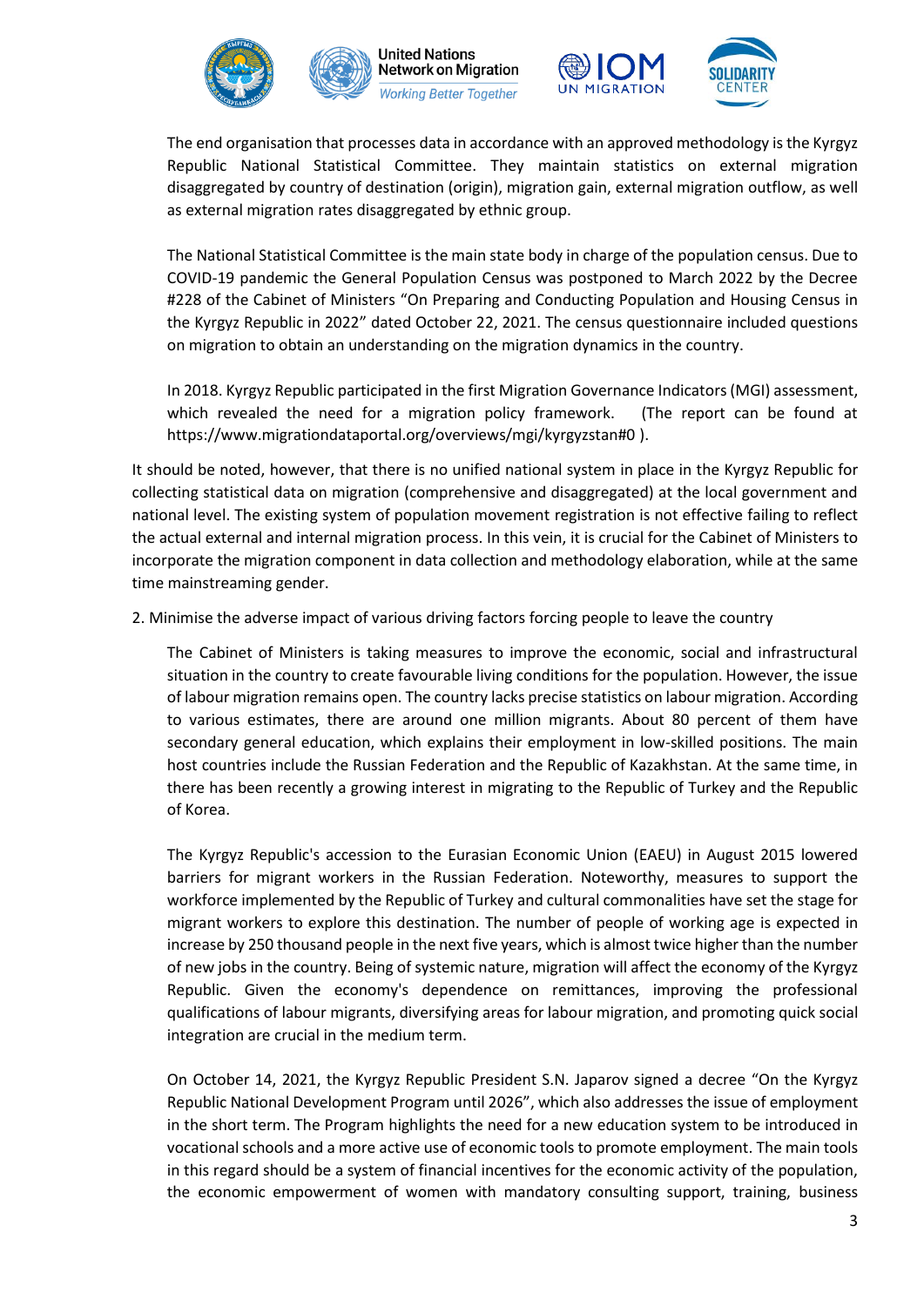





support, financial and digital literacy elements. For this purpose, it would be expedient to resume the Employment Promotion Fund with changing the principles and mechanisms towards marketoriented ones.

The Cabinet of Ministers also pursues an active policy to support small and medium-sized businesses, create jobs and attract investment to the Kyrgyz Republic.

To ensure the safe development of border areas and stable economic development of Batken oblast, prone to border conflicts, the Kyrgyz Republic Law "On the Special status of Batken Oblast" provides for measures to reduce the migration outflow by providing preferences, developing infrastructure, and strengthening measures to ensure the safety of Kyrgyz nationals.

In accordance with the Kyrgyz Republic Environmental Security Concept, the state policy on environment protection and rational use of natural resources is built around minimization of environmental consequences, economic growth, prevention of negative environmental impacts on public health resulting from economic activities and wide participation of civil society, selfgovernment bodies and the business community in the preparation, discussion, adoption and implementation of decisions concerning environment protection. These principles also reflect the need to reduce the environmental effect on migration processes in the Kyrgyz Republic.

3. Providing accurate and timely information to migrants at all stages of migration

Pursuant to the Kyrgyz Republic Law "On Access to Information Under the Jurisdiction of State Bodies and Local Self-Governments of the Kyrgyz Republic", everyone is guaranteed the right of access to information possessed by state bodies and local self-governments. The COVID-19 pandemic increased the need for prompt provision of information due to constant changes in the rules of stay and health requirements in different countries.

Ensuring the prompt provision of information to migrants, regulating migration processes, creating an effective mechanism within state power capable of adequately responding to changes in domestic and traditional foreign labour markets, promptly providing jobs to the unemployed while protecting their rights are the functions of the MLSSM's Center for Employment Abroad (CEA). One of the CEA core activities is informing and advising citizens on issues of safe external labour migration. All necessary information, including on the main countries of destination can be provided both during a personal visit or posted on the CEA official website (https://migrant.kg). In 2021 alone, 28 112 people, including 4 367 women, contacted and received advice from CEA, and over 10,000 people visit the CEA website every month.

All necessary information on the rules and requirements for entering the Kyrgyz Republic and obtaining permits is available on the official website of the Ministry of Foreign Affairs (https://mfa.gov.kg).

Furthermore, citizens of the Kyrgyz Republic can receive more than 130 digital services from the state through the State e-Services Portal [\(https://portal.tunduk.kg\)](https://portal.tunduk.kg/).

UNICEF and IOM provided technical support to CEA in digitizing employment processes abroad by creating an Automated Information System and connecting the same to the State e-Services Portal Tunduk. Also, NGO Insan-Leylek and the International Organization Solidarity Center developed the Guide for Kyrgyz Citizens Working in the Russian Federation and the Kyrgyz-Russian Phrasebook for Migrant Workers. These materials are distributed at pre-departure orientation seminars. Besides,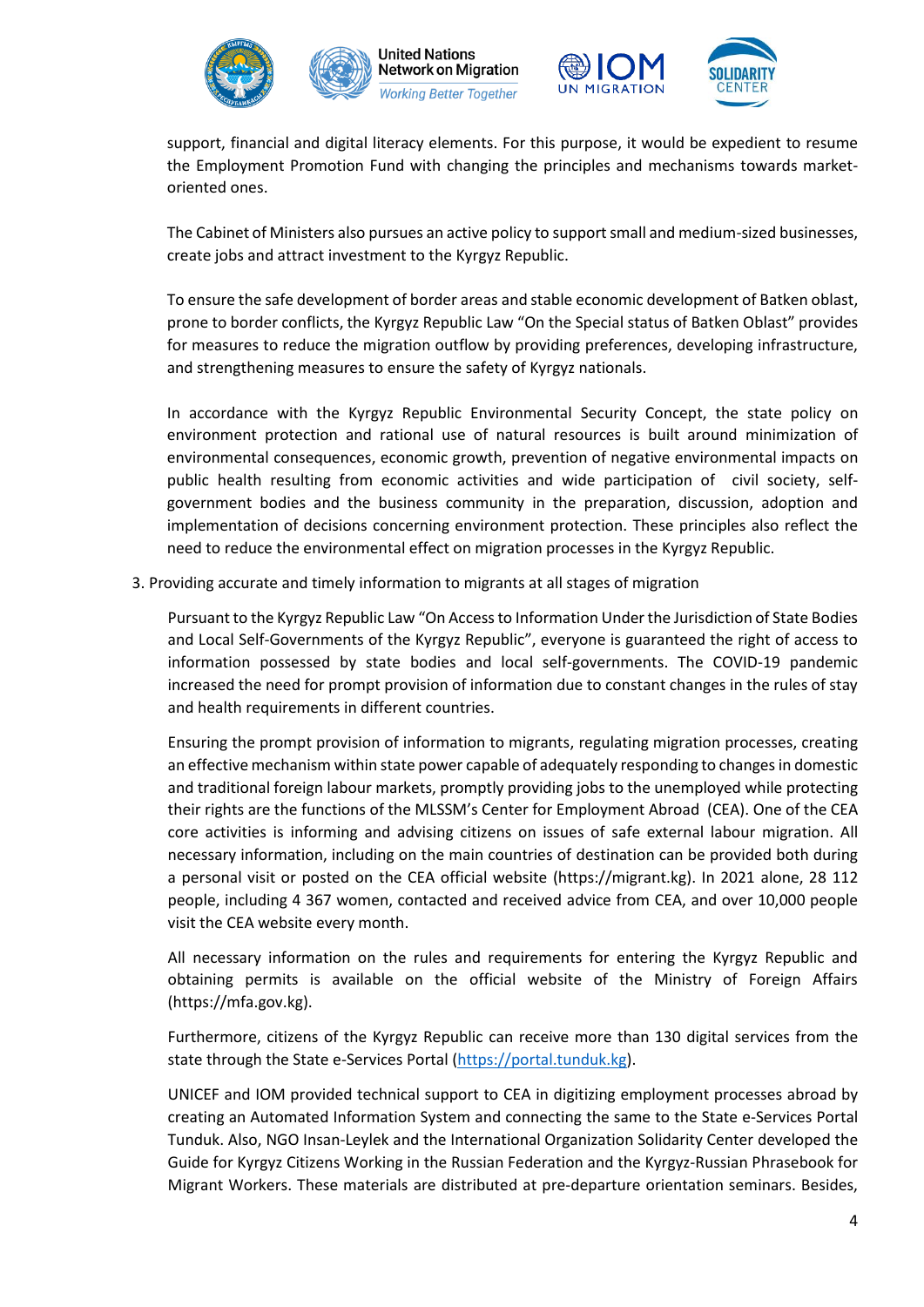



rural municipalities of Batken oblast have boards with information and contact details of persons and organisations where one can find information on the rules of entry and legal employment.

4. Ensuring that all migrants have legal identity documents and other proper documents

The Kyrgyz Republic currently has the required regulatory and technical framework in place for providing the population with the documents. One may also use the State e-Services Portal [\(https://portal.tunduk.kg\)](https://portal.tunduk.kg/) to process documents. Furthermore, the time of processing and obtaining documents has been significantly reduced due to the use of new information technologies (passports can be issued in just two hours as part of an urgent procedure). Foreign institutions of the Ministry of Foreign Affairs are also capable of issuing documents promptly. Currently, the citizens of the Kyrgyz Republic are issued an electronic ID card as the main identity document and an electronic general civil passport, the 2020 format. These new-generation documents embed an electronic chip with biometric and personal data of the holder and meet the standards of the International Civil Aviation Organisation (ICAO). At the same time, an electronic ID card can be used by citizens of the Kyrgyz Republic for foreign travels – to the Republic of Kazakhstan and the Russian Federation. Also, changes in the marital status, ethnicity and residence address are made directly to the chip of the electronic ID card.

Foreign nationals may secure visas to visit the Kyrgyz Republic electronically through the e-visa portal [\(https://www.evisa.e-gov.kg/\)](https://www.evisa.e-gov.kg/) without having to visit diplomatic missions of the Kyrgyz Republic abroad, and also apply for permits electronically.

5. Simplification and expansion of access to legal migration channels

The state body providing services for employment of citizens abroad is the CEA. The Kyrgyz Republic currently has a valid agreement on organised recruitment of citizens for employment at the interstate level, under the Employment Permit System (EPS) Program with South Korea. Also, work is underway to sign agreements on organised employment at the state level with the Republic of Turkey, the Kingdom of Qatar, Japan and the Republic of Azerbaijan.

In addition to the CEA, 192 private agencies provide employment services to citizens in 20 countries around the world in accordance with the legislation of the Kyrgyz Republic.

On July 1, 2021, the EAEU countries launched the Work without Borders Unified Search System, the first joint digital project in the Eurasian space. This is an international search system, which provides access to information about vacancies and job seekers contained in the employment-related information systems of the member states. This project aims to build the interaction between labour markets within the Union through digital tools, expand the functionality of national information systems by adding options to search for CVs and vacancies throughout all EAEU countries. The Work without Borders Unified System project creates opportunities for employment and job search for citizens of the Kyrgyz Republic in the EAEU member states. In the Kyrgyz Republic, the system can be accessed through the Internet resource [https://zanyatost.kg.](https://zanyatost.kg/) Following the plan of joint work with the MLSSM, the Solidarity Center is currently implementing a project to improve the website zanyatost.kg.

6. Promoting fair and ethical recruitment of workers and ensuring conditions for decent work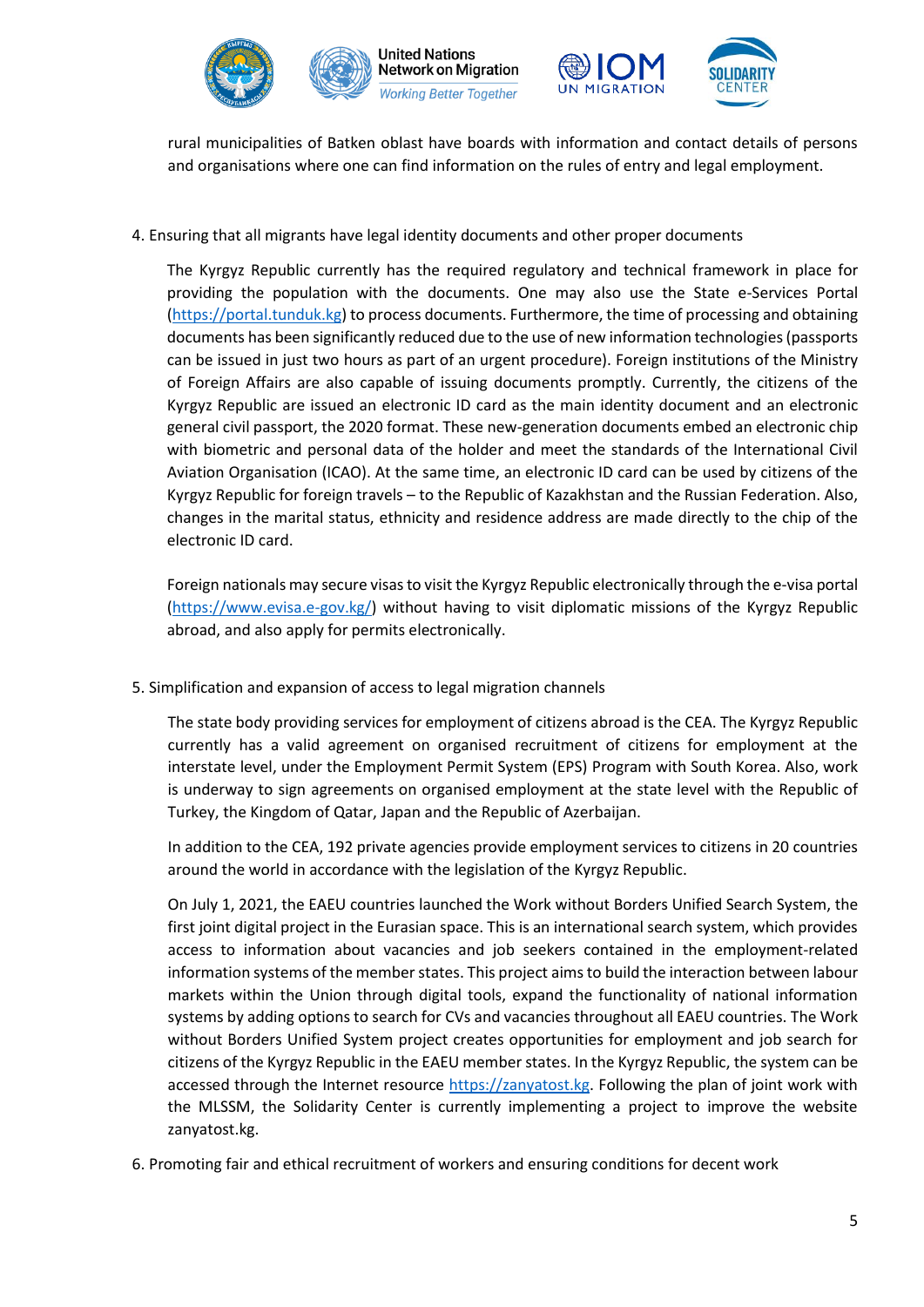





According to the legislation of the Kyrgyz Republic, foreign nationals and stateless persons while staying in the Kyrgyz Republic enjoy the same labour rights as the citizens. Nowadays, given the global changes in labour relations, the issue of protecting the rights of migrant workers is being popular. The Kyrgyz Republic Migration Policy Concept provides some measures to ensure fair recruitment of workers and conditions to protect the interests of workers. In this regard, the country plans to incorporate the concept of "electronic labour contract" in the Labour Code of the Kyrgyz Republic and take other measures to create favourable conditions aimed at training, increasing employment in various sectors of the economy, creating jobs and providing decent wages to the population in accordance with the needs of the economy of the Kyrgyz Republic, and to reduce existing gender segregation in the labour market. Additionally, work is underway to reduce informal employment, when labour relations are not documented.

As part of their efforts to protect labour rights and safeguard the rights of migrant workers, the Solidarity Center assists the labour union system and conducts capacity building activities for government agencies and non-governmental organisations. The UN Migration Network and other development partners also contribute to protecting the rights of migrant worker

7. Studying and reducing vulnerabilities in the migration process

The main vulnerability factor faced by migrants in the Kyrgyz Republic is the low level of legal literacy of the population and illegal status in host countries. As part of the work to reduce vulnerability, information and awareness-raising activities are carried out, information is published on the official websites of authorised state bodies; the International Organisation for Migration / UN Agency for Migration supported the development of a mobile application Migrants' Handbook, which provides all the necessary information on safe stay in the destination country.

Also, the CEA together with the authorised state bodies of the destination countries is working to create a comprehensive system of pre-departure training of migrants.

8. People rescue and coordination of efforts of international community to solve the issue of missing migrants

The Ministry of Internal Affairs has established a representative office in the Russian Federation to ensure prompt response to requests to search for missing migrants in the Russian Federation, as the most popular destination country for citizens of the Kyrgyz Republic. The representative office, together with law enforcement agencies in the Russian Federation, works to find Kyrgyz citizens and provides the necessary legal assistance to migrants in difficult life situations.

Additionally, the Kyrgyz Republic General Prosecutor's Office is constantly monitoring and ensuring the transfer of citizens of the Kyrgyz Republic convicted in foreign countries for further serving their sentence in the Kyrgyz Republic.

Since 1992, the Family Tracing and Reunification Service has been operating under the National Society of the Red Crescent of the Kyrgyz Republic with the technical and advisory assistance of the International Committee of the Red Cross. USAID supports the Safe Migration in Central Asia project to ensure the return of migrants and provide them with the necessary practical assistance. The project is part of USAID interventions in Asian countries aimed at combating human trafficking and helping migrants in difficult life situations.

The Insan Leilek NGO, together with the Solidarity Center and the non-profit organisation El Agartuu, developed a specialised educational module on safe migration. In 2021, more than 250 schools in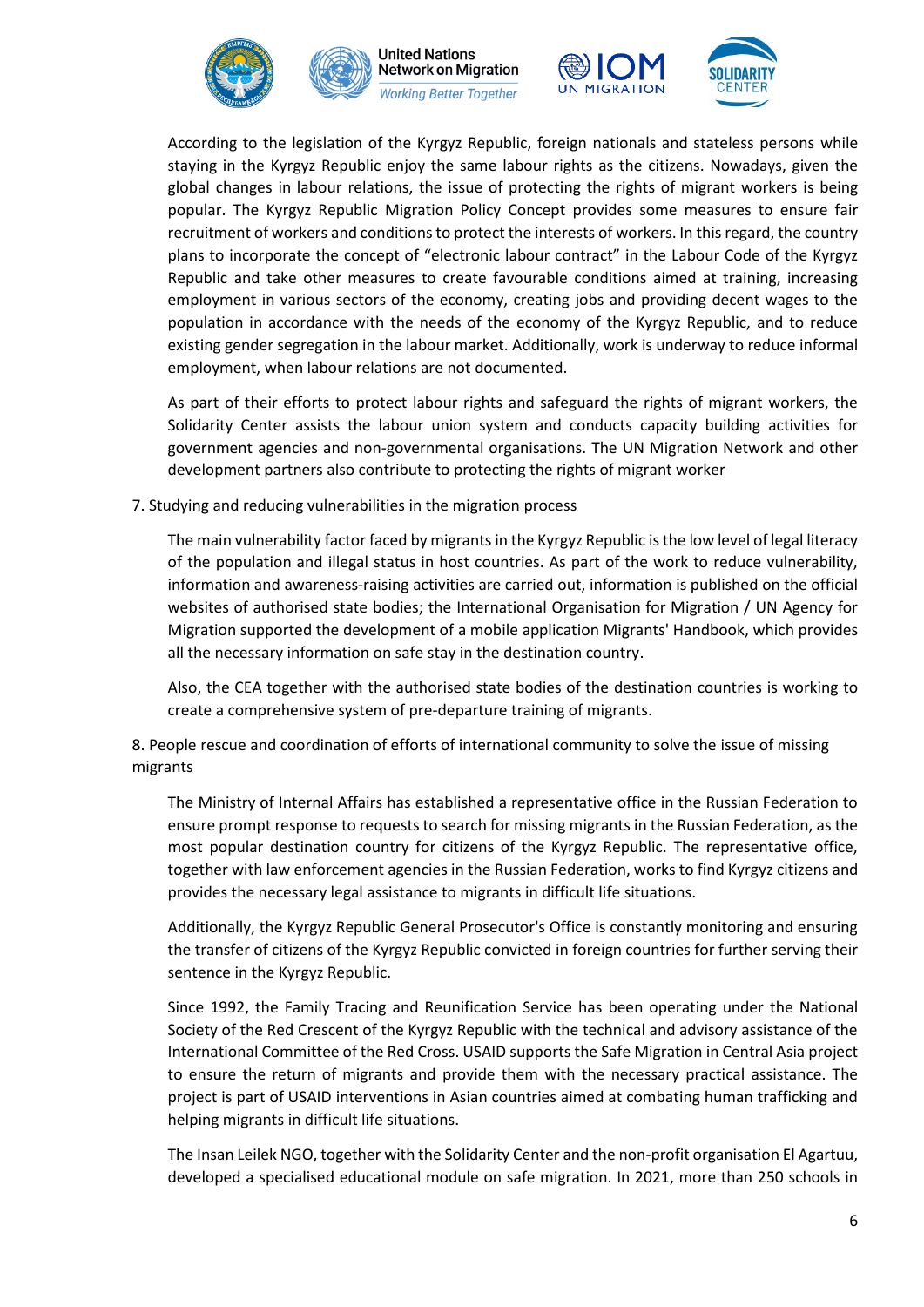



the Kyrgyz Republic were taught according to the model. In 2022, the work was launched to finalise the module to incorporate harassment and discrimination issues.

Work is currently underway to identify the impact and consequences of informal employment on female migrant workers in the Russian Federation. A study showed that 86 percent of women worked on the basis of verbal agreements, and 96.3 percent of them were subjected to sexual harassment by employers. In this regard, members of the Social Dialogue and Labour Network, which includes 25 non-profit organisations from all regions of the country, conducted informational campaigns in Kyrgyzstan and in the Russian Federation through the Migrant Trade Union to counteract harassment and violence in the workplace.

9. Increasing the effectiveness of transnational measures against the smuggling of migrants

On 2 October 2003, the Kyrgyz Republic ratified the Protocol against the Smuggling of Migrants by Land, Sea and Air, supplementing the United Nations Convention against Transnational Organised Crime adopted by General Assembly Resolution 55/25 of 15 November 2000. Since then, the Kyrgyz Republic has adopted various policies on migration issues related to the smuggling of migrants, including the National Migration Management Program implemented between 2007 and 2010. However, the 2016, UNODC Country Assessment Report on Trafficking in Persons and Migrant Smuggling emphasised that smuggling of migrants was not criminalized in the Kyrgyz Republic. The Criminal Code criminalized the illegal crossing of state borders, but did not distinguish between the organisers of migrant smuggling and smuggled migrants.

Efforts made by state bodies and the UN Office on Drugs and Crime resulted in the incorporation of Article 167. *Organizing illegal migration, smuggling (export) of migrants* into the current Criminal Code of the Kyrgyz Republic enacted on 28 October 2021 which provides for sentences of five to eight years in prison with confiscation of property. The Kyrgyz Republic has fulfilled their obligations under the Protocol against the Smuggling of Migrants by Land, Sea and Air.

10. Preventing, combating and eradicating trafficking in persons in the context of International migration

The Kyrgyz Republic ratified the Protocol to Prevent, Suppress and Punish Trafficking in Persons, Especially Women and Children, supplementing the United Nations Convention against Transnational Organised Crime in 2003. In 2005, the Kyrgyz Republic adopted the Law "On Preventing and Combating Human Trafficking in the Kyrgyz Republic". To ensure the protection of the rights and provide assistance to victims of trafficking, the Law was amended in 2018 to define the identification criteria and the national referral mechanism. To fully implement the system of assistance to victims of trafficking, the National Referral Mechanism for victims of trafficking was approved by the Kyrgyz Government Decree #493 dated September 19, 2019. To ensure the implementation of the National Referral Mechanism, relevant instructions (standard operating procedures) were developed for state bodies who are subjects of implementation of the Law.

To improve the system of criminalization of human trafficking as a transnational crime, in 2021, the new version of the Kyrgyz Republic Criminal Code # 127 dated October 28, 2021 was amended based on the analysis of the UN Office on Drugs and Crime. Specifically, the qualifying criteria of receiving benefits in accordance with the standards of the Protocol was removed from Article 166. *Human trafficking*, the unconditional release of the victim from liability for crimes committed during their involvement in the trafficking process was included, and trafficking in children was made a separate article of the Criminal Code. These changes were made in order to distinguish offences related to the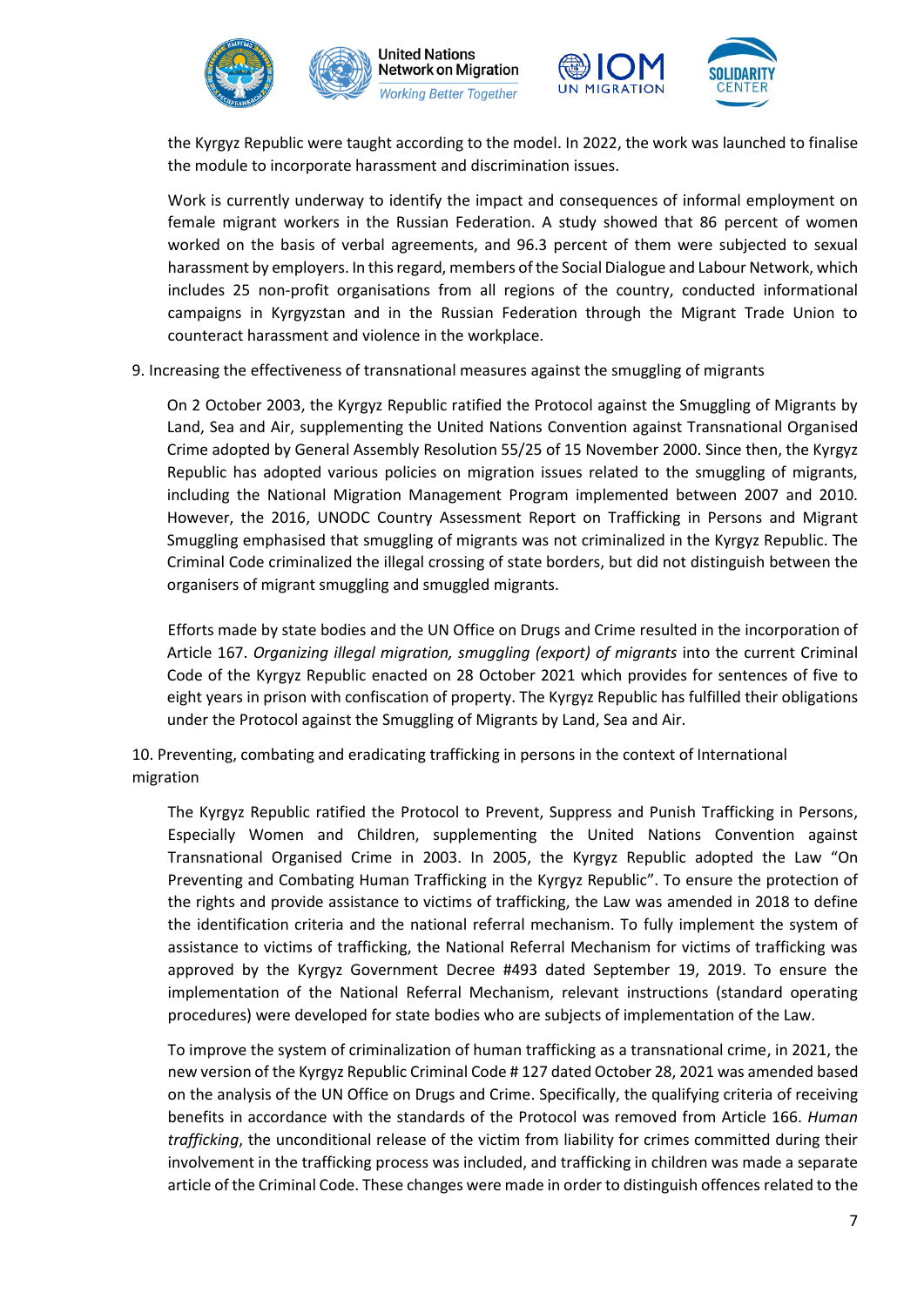



trafficking of newborn children, and a new article 167. *Trafficking in children* was introduced for that purpose. In April 2022, the Cabinet of Ministers also approved the Program to Combat Trafficking in Persons for 2022-2024.

In addition to legislative changes, regular capacity building activities are conducted for employees of state agencies and non-governmental organisations involved in preventing and combating trafficking in persons with the support of international partners (OSCE, UNODC, IOM, Solidarity Center, Winrock Int.) and non-governmental organisations.

### 11. Integrated, coordinated and secure border management

The Kyrgyz Republic Government Decree #183 "On Approval of the National Strategy for Creation and Implementation of the Integrated State Border Management System until 2022 and the Work Plan" dated March 16, 2012 approved the National Strategy for Creation and Implementation of the Integrated State Border Management System. In accordance with the Strategy, the Kyrgyz Republic, based on the principles of democratic development, shall observe and support universal (humane) rights, norms and values, international agreements and conventions; undertake and declare responsibility for the present and future of their citizens; and bear responsibility for the safety of foreign nationals during their stay in the Kyrgyz Republic.

In 2017, the Kyrgyz Republic introduced the Unified External Migration Registration System, an information system for recording and controlling the entry/exit of persons and vehicles across the state border of the Kyrgyz Republic, issuance of visas and work permits to foreign nationals and stateless persons in the Kyrgyz Republic, temporary and permanent residence permits, and registration at the place of stay (residence) in the Kyrgyz Republic. UEMRS allowed for the rapid exchange of data, improved security at checkpoints and established a better system of monitoring and control over the movement of citizens through border checkpoints. UEMRS makes it possible to replenish the electronic databank with photos, biometric information of persons and vehicles crossing the state border, and the results of checks against restriction databases to identify possible violations of entry/exit rules.

In April 2021, Phase 10 of the Border Management Programme (BOMCA) was launched, implemented by the International Center for Migration Policy Development (ICMPD). The Kyrgyz Republic is a participant of this programme. BOMCA Phase 10 aims to enhance security and stability in Central Asia by promoting sustainable economic development and integrated border management.

One of the factors contributing to illegal migration and compromising border security is pendular labour migration, especially in the south of the Kyrgyz Republic. To regulate this issue, a legal framework was initiated, and a draft Regulation on Procedure for Temporary Labour Activity by Citizens of Neighboring States in Border Areas was elaborated. In 2020, the Kyrgyz Republic adopted the Law "On Amendments to Some Legislative Acts of the Kyrgyz Republic (Code on Violations, Laws "On External Labour Migration", "On External Migration"). These innovations provide for the definition of the term "border labour migrant", the imposition of fines for violation of the rules of labour activity in the Kyrgyz Republic by a border labour migrant", the implementation by a border labour migrant of labour activity in the Kyrgyz Republic on the basis of a tax patent, and the promotion of exchange of labour resources between border regions of the Kyrgyz Republic and neighboring countries.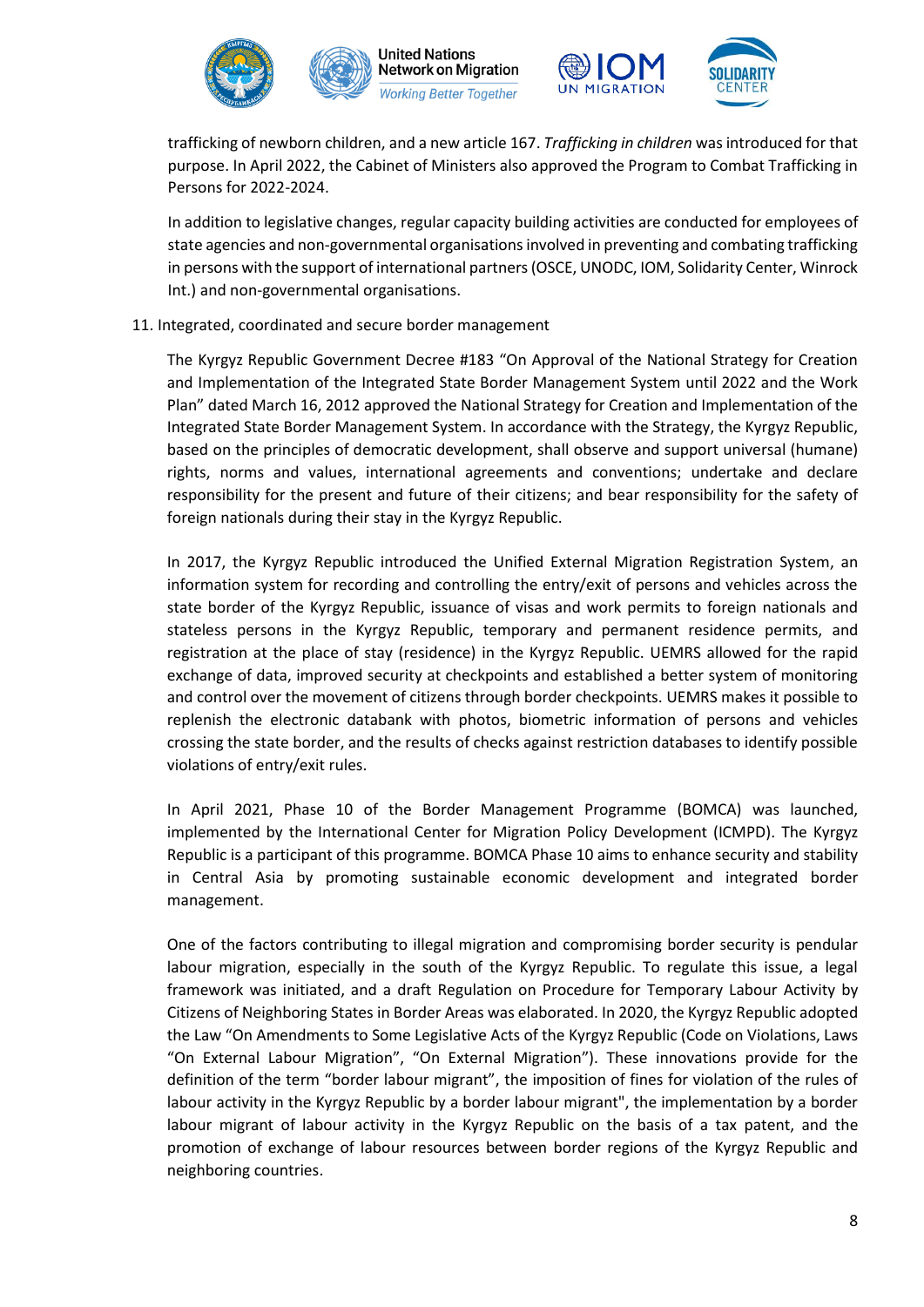



12. Increasing certainty, predictability and quality of migration control procedures to ensure proper screening and, if necessary, referral of people to appropriate authorities

The Kyrgyz Republic actively uses information technology to improve migration control. The introduction of the UEMRS and electronic visas has, on the one hand, simplified document submission procedures and the work of the staff of the competent authorities and, on the other hand, ensured a higher level of monitoring of migration procedures. Besides, the state agencies introduce on an ongoing basis the systems of services and control to ensure transparency and reduce timeframes.

13. Placing migrants in temporary detention centers only as a last resort measure and searching for alternatives

There are no special centers for the temporary detention of migrants in the Kyrgyz Republic, and the detention in such centers is not envisaged by the legislation of the Kyrgyz Republic. The detention is applied only in cases stipulated by the legislation for crimes according to the Kyrgyz Republic Law #150 "On the Procedure and Conditions of Detention of Persons Suspected and Accused of Crime" dated October 31, 2002. Under this Law, suspected and accused foreign nationals and stateless persons held in custody in the Kyrgyz Republic have the same obligations and enjoy the same rights and freedoms as citizens of the Kyrgyz Republic, except for restrictions established by the Constitution, this Law and other laws, and international treaties to which the Kyrgyz Republic is a party, which came into effect under the procedure established by law. Also, the said Law prohibits discrimination of suspects and accused on the basis of sex, race, ethnicity, language, origin, property and official status, place of residence, attitude to religion, beliefs, membership in public associations and others.

14. Improving the effectiveness of consular protection, assistance and interaction throughout the migration cycle

Protection of the rights and interests of Kyrgyz Republic citizens is the main focus of the Ministry of Foreign Affairs of the Kyrgyz Republic and foreign institutions (FIs) of the Kyrgyz Republic. If necessary, citizens are provided all kinds of assistance not only while they are abroad, but also while in the Kyrgyz Republic on issues related to their stay abroad. The Kyrgyz Republic has embassies in 30 countries, which provide protection of rights, services and assistance to citizens abroad.

The Decree of the Kyrgyz Republic President S.N. Japarov "On Measures to Improve the Migration Situation" ordered to intensify work to protect the rights and interests of migrant workers abroad, and to implement on a permanent basis information and counseling activities using modern digital technologies to improve their situation. At present, the foreign offices of the Ministry of Foreign Affairs provide all necessary basic services to document and protect the rights and legitimate interests of Kyrgyz citizens abroad.

Among other things, citizens are provided free legal advice and the necessary assistance with civil registration, legalization of documents, notarization, citizenship, issuance of internal and general passports, driver's licenses, support in administrative, civil and criminal cases, requesting necessary documents, repatriation, return to the Kyrgyz Republic and securing compensation to relatives of Kyrgyz citizens killed abroad for transporting the bodies.

The Ministry of Foreign Affairs works to strengthen the protection of the rights and interests and to ease the legal conditions for Kyrgyz citizens abroad, and to simplify and optimise the provision of state services to them by FIs, including in the framework of digitalization.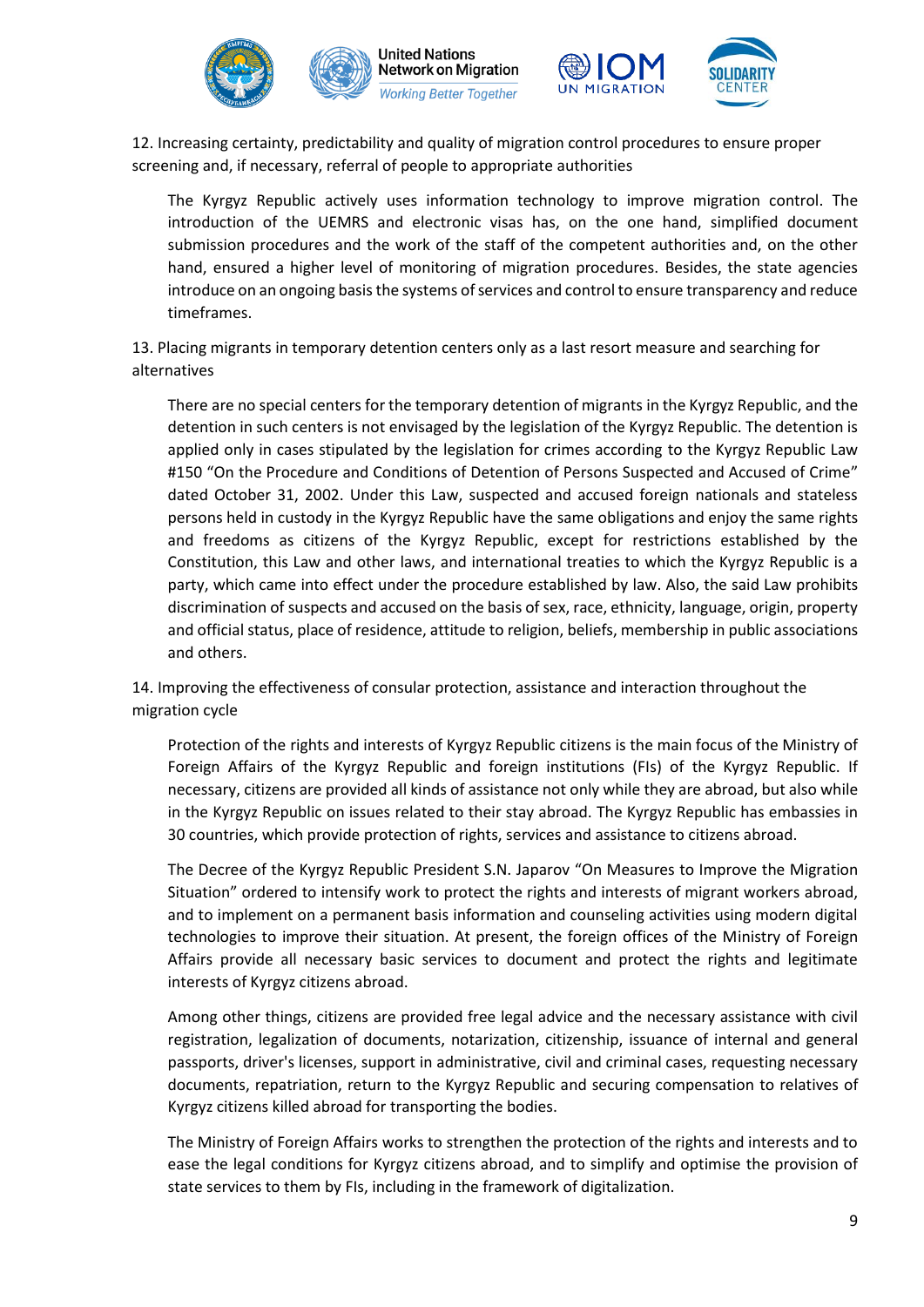





Notably, the Ministry of Foreign Affairs has fulfilled most of the tasks in terms of improving the regulatory framework and elaborating practical measures to introduce digital technologies in providing consular services. This significantly simplified documenting citizens in FIs of the Kyrgyz Republic, reduced consular service fees, which helped to improve the quality and increase the quantity of services provided and significantly reduce the related costs for the citizens. The reduction of tariff rates was from 40 to 80 percent of the cost depending on the type of consular service.

The Ministry of Foreign Affairs and FIs of the Kyrgyz Republic introduced the following electronic services:

- − Registration and issuance of national passports for citizens of the Kyrgyz Republic "Passport" Automated Information System;
- − Issuance of certificates for return to the Kyrgyz Republic "SVR" Automated Information System;
- − Registration of civil status acts (birth, marriage, divorce, death, change of first, last or patronymic name) – "ZAGS" Automated Information System;
- − Issuance of social and legal certificates: marriage certificates, certificates confirming the lack of criminal records, tax debts, the authenticity of driving licenses and higher education diplomas, certificates of departure (removal from the register of the place of residence), etc. – "Request" Automated Information System;
- − Consular registration in the Kyrgyz Republic "Consular Registration: Automated Information System;
- Registration and issuance of driver's licenses "RVS" Automated Information System.

The introduction of the said information systems increased the service coverage of citizens abroad. During 12 months of 2021 alone, FIs provided 136 677 consular services to Kyrgyz citizens as compared to only about 75 thousand in 2020.

The following activities are planned for 2022:

- Development and implementation of the "Consular Services" Electronic Portal with integration with the "Kyrgyz Consul" mobile application.
- − Updating the "Citizenship" Automated Information System to comply with the newly adopted laws and regulations on citizenship and launching the system;
- − Complete the connection of the Kyrgyz Republic FIs to the "Electronic Notary" Information System;
- − Issuance of copies of civil status acts (birth, marriage, divorce, death, name change), inclusion of the service in a single register of public services and approval of standards and rates of consular fees.

Pursuant to the Kyrgyz Republic President Decree #56 "On Procedure for Repatriation to the Kyrgyz Republic of Bodies of Citizens of the Kyrgyz Republic Who Died Abroad" dated February 22, 2021, the Government has adopted the Decree #169 "On Measures to Cover Expenses Associated with Repatriation to the Kyrgyz Republic of Bodies of Citizens of the Kyrgyz Republic Who Died Abroad" of April 23, 2021, which came into effect on May 15, 2021.

Regarding the further expansion of the consular presence abroad, opening of additional consular offices is being considered. The Russian Federation is considering opening general consulates of the Kyrgyz Republic in St. Petersburg and Kazan. Embassies of the Kyrgyz Republic has already been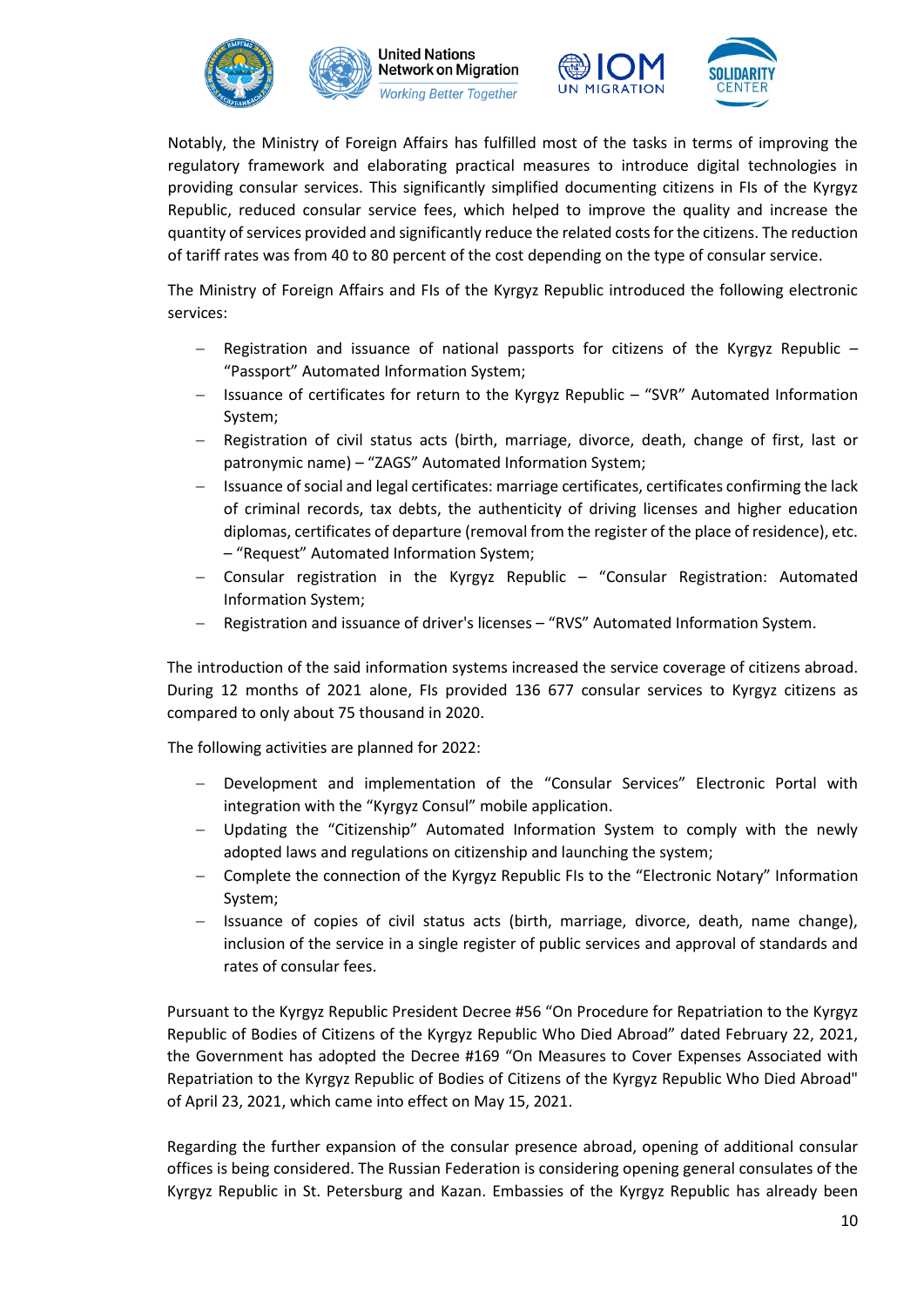





opened in France and Italy, and general consulates – in Antalya, the Republic of Turkey, and Chicago, the United States.

The UNDP's 2018-2021 Inclusive Governance and Justice System for Preventing Violent Extremism project developed two products tailored to the specific needs of migrants, including the "Request" Management Information System and the "Kyrgyz Consul" mobile application. One of the key national partners in UNDP's peacekeeping portfolio is the Consular Department of the Ministry of Foreign Affairs, which provides consular services (e.g., through support, registration, documentation) and protects the rights of Kyrgyz citizens abroad, including migrant workers. This expanded access to government /consular services for Kyrgyz citizens abroad, including migrant workers and enabled them to obtain the necessary documents or services in destination countries. The system will be interconnected with Tunduk, so that Kyrgyz foreign missions/consulates can fulfill the requests of Kyrgyz citizens by connecting to the relevant information management systems operating within the country, such as that of the State Registration Service when it comes to passport issuance, or the Ministry of Internal Affairs when it comes to criminal records certificates and many other services.

In 2021, UNDP and IOM provided technical support to the Central Election Commission to conduct an information campaign for migrants abroad to ensure their access to voting. This built trust between diasporas and the Central Election Commission, increased migrants' awareness of their voting rights and ultimately tripled the number of voters registered abroad.

15. Coverage of migrants with basic services

Pursuant to the Kyrgyz Republic Law #1296-XII "On Legal Status of Foreign Citizens in Kyrgyzstan" dated December 14, 1993, foreign citizens in the Kyrgyz Republic are equal before the law, irrespective of sex, race, language, disability, ethnicity, religion, age, political or other beliefs, education, origin, wealth or other status, and other circumstances, and are entitled to all basic services on par with Kyrgyz citizens. Restrictions are only applied when it comes to the rights to vote, to work, to purchase land and military service.

Within the framework of the Meken Card initiative, the Kyrgyz Republic Law #89 "On Amendments to Some Legislative Acts of the Kyrgyz Republic on Issues of Legal Status of Compatriots with Foreign Citizenship" dated July 24, 2020, introduced amendments and additions to the Land Code, to the Laws "On Legal Status of Foreign Citizens", "On External Migration", "On External Labour Migration", and defined rights, freedoms and obligations of compatriots with foreign citizenship. These amendments establish standards for granting and terminating the status of a compatriot, the procedure for entry, stay and departure of compatriots, carrying out labour activities almost on an equal basis with citizens of the Kyrgyz Republic. In accordance with the Decree of the Kyrgyz Republic President S.N. Japarov "On Measures to Improve the Migration Situation", the Government was recommended to complete the adoption of by-laws to implement the Meken Card National initiative, giving the holders of the card, compatriots with foreign citizenship, equal rights with citizens of the Kyrgyz Republic to free entry and exit from the Kyrgyz Republic without a visa; to residence and opportunity to work in the Kyrgyz Republic without registration of residence and a work permit; and to educational, social and medical services.

The Law "On Protection of Health of Citizens of the Kyrgyz Republic" was amended (2020) to provide access to all health services for a new category of migrants - *compatriots with foreign citizenship*. This status can be given to people who have foreign citizenship but previously had Kyrgyz citizenship,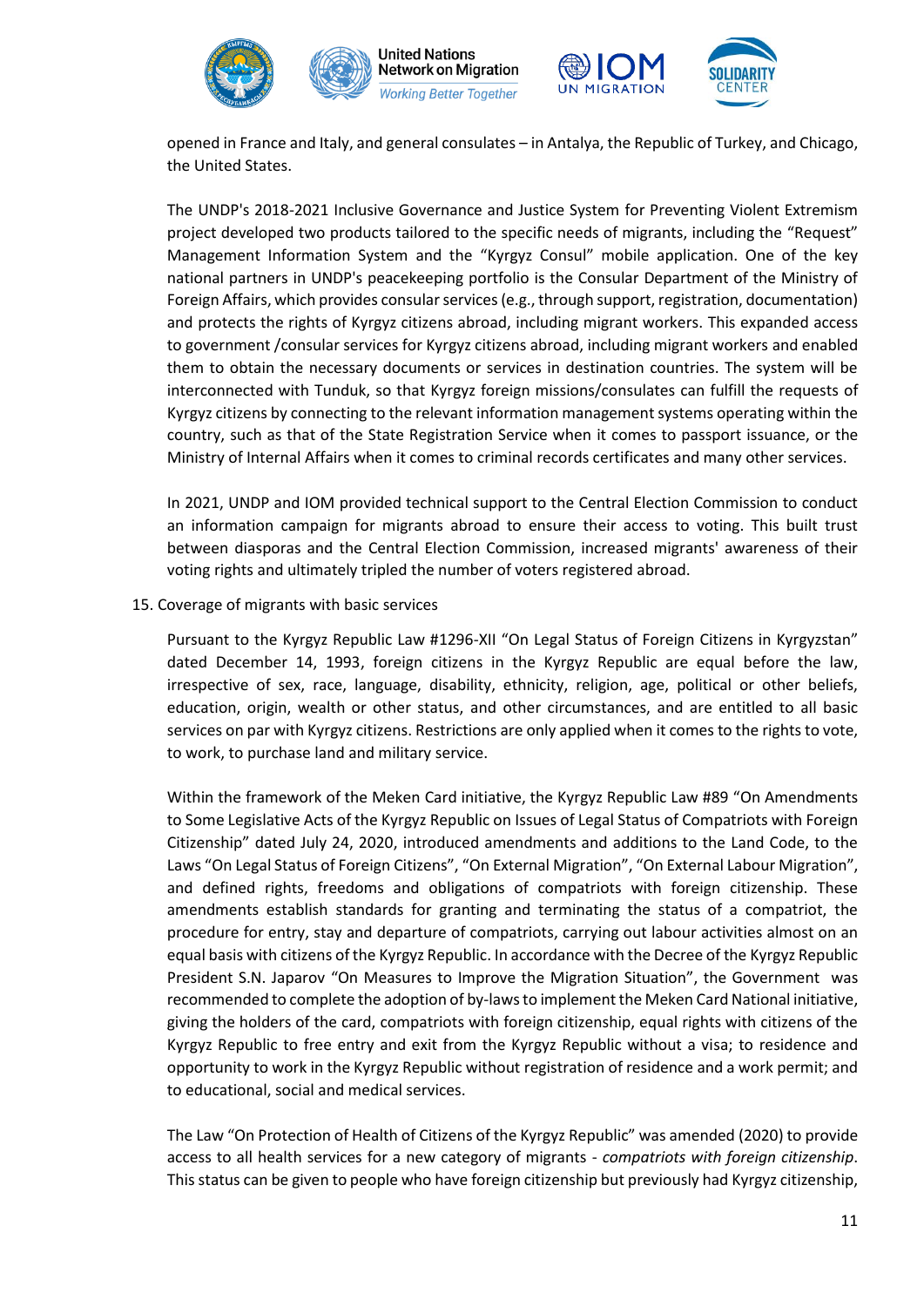





In 2020, amendments were made to the Law "On Education" providing access to education and vocational training for a new category of migrants - *compatriots with foreign citizenship*. This status can be given to people who have foreign citizenship but previously had Kyrgyz citizenship, people born in the Kyrgyz SSR, or first- and second-degree descendants (children, grandchildren) of these groups. This status may not be given to persons holding a citizenship of a neighboring state.

16. Creating favourable conditions for migrants and societies to ensure full social integration and cohesion

The Kyrgyz Republic has all the necessary conditions in place for the full integration of returning migrants into local communities. Given the cultural characteristics of Kyrgyz society, xenophobia and negative attitudes toward migrants are relatively rare in the country. At the same time, given that the majority of labour migrants to the Kyrgyz Republic come from bordering countries, there are no stable migration communities. Recently, the country has seen an increase in the number of foreign students studying at higher education institutions of the Kyrgyz Republic, who create compact monoethnic communities.

In 2021, UNDP-IOM conducted the Assessment of Local Authorities' Attitudes Towards Returned Migrants and Their Readiness to Reintegrate Them. The assessment was conducted in 10 local communities (including those in Osh oblast: Nookat town, Toolos, Bolshevik (Ak Zhar), Zhany Aryk villages and Savai Okmotu). The assessment revealed insufficient involvement of local authorities in the reintegration of returned migrants, and the lack of a mechanism for the effective involvement of migrants in local development, the limited trust of migrants in local authorities and the low level of participation of migrants in local planning and decision-making processes. On the other hand, the study revealed a high interest on the part of migrants to participate in local development subject to transparency, effective communication, partnership and mutual trust with local authorities.

Also, NGO Insan-Leylek together with the Solidarity Center and the NGO El Agartuu developed a module for students in grades 9,11 on safe migration. In 2022, work began to finalise the module by adding a new block that will provide students with information about the social, psychological, and economic reintegration of migrants.

17. Eliminating all forms of discrimination and encouraging (evidence-based) public debate to shape public opinion about migration

Since the Kyrgyz Republic is more of a country of origin of migrants, discrimination of labour migrants from Kyrgyzstan is largely the responsibility of the destination states. Nevertheless, government agencies, in partnership with international and non-governmental organisations, continuously educate migrants on the need to consider the traditions and cultures of destination countries in order to avoid conflict situations.

The need for tolerant attitudes towards all groups of foreign citizens, regardless of racial, religious, ethnic or gender identity, is enshrined in legislation of the Kyrgyz Republic, and tolerance is being fostered everywhere. Under Article 330 of the Criminal Code, incitement to racial, ethnic, national or religious hatred (discord) is a punishable offence.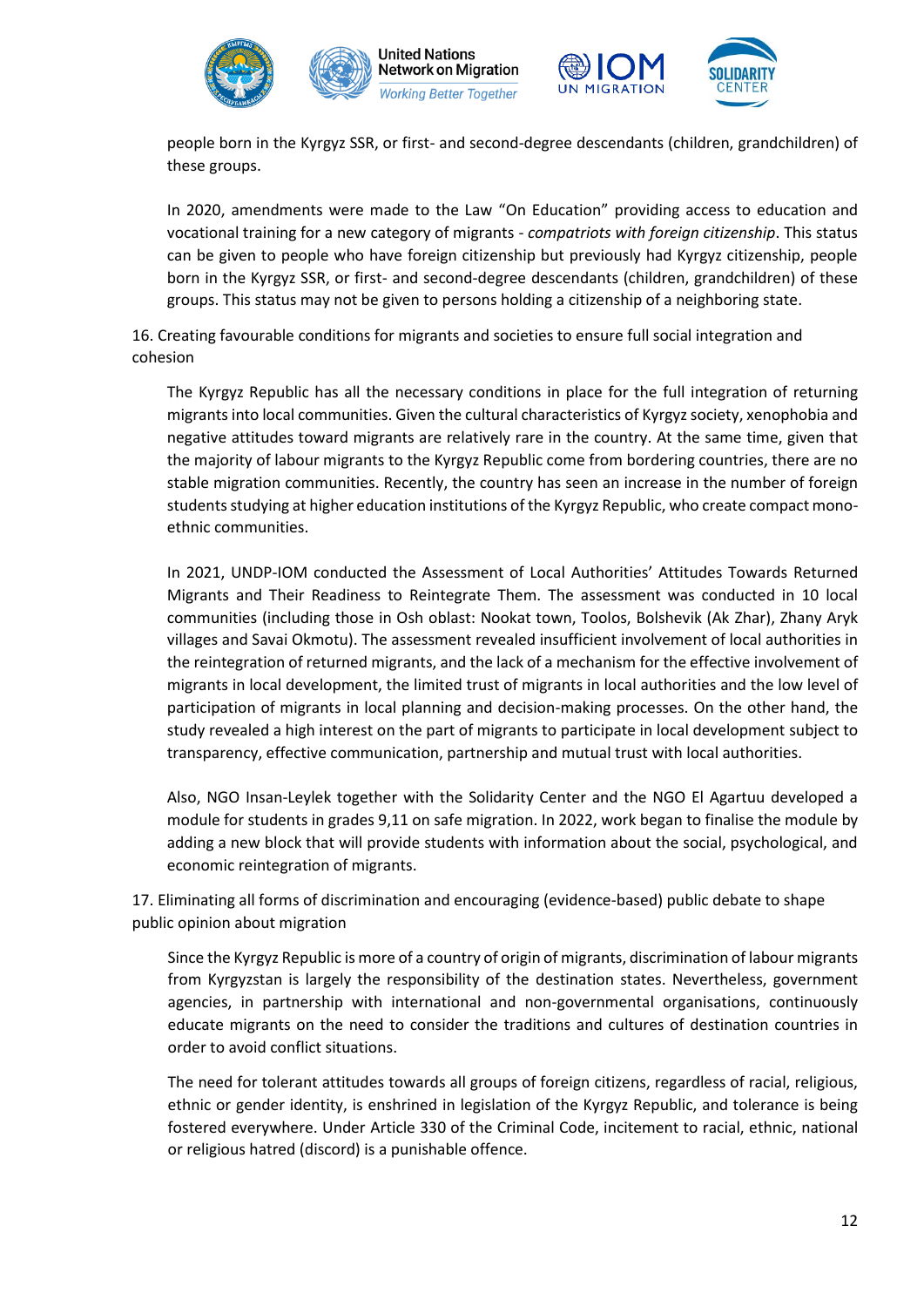



UN Women, IOM and ILO conducted a series of capacity building activities for women and girls affected by migration in six target communities to increase their knowledge and skills to effectively protect their basic human rights and increase their access to economic opportunities through selfhelp groups, and to create and strengthen new positive values in gender relations.

An association of non-profit organisations represented by the Social Dialogue and Labour Network, which includes 25 non-profit organisations from all regions of the country, developed an alternative model of labour migration and discussed the same at various venues in the regions.

The alternative model concept features the idea that compatriots working abroad, movements of migrant workers, the professional union of migrants would move to a new structure of labour migration that would transfer control over the labour migration process from employers to workers, raise labour standards for all workers, meet established labour market needs, respect family unity, ensure equality, human rights and access to justice, and provide migrant workers with the option of obtaining residence permits.

18. Investing in skills development and promoting mutual recognition of skills, qualifications and competencies

Citizens of the Kyrgyz Republic can receive education in six countries within the framework of state exchange programs. However, the majority of young applicants prefer to study abroad at their own expense.

More than 70 thousand foreign citizens are attaining higher education in 23 higher education institutions in the Kyrgyz Republic; 63 percent of foreign students are from neighboring countries. The largest number of students in the educational institutions of the Kyrgyz Republic accounts for Uzbekistan (38 857 people), India – 14 461, and Pakistan - 9 758.

Within the framework of the Treaty on the Eurasian Economic Union, the member states shall mutually recognise documents on education issued by educational organisations (educational institutions, organisations operating in the field of education) without having to pass the procedures established by the legislation of the country of destination. Migrant workers seeking to engage in teaching, legal, medical or pharmaceutical activities shall undergo the procedures established by the legislation of the country of destination for the recognition of educational documents and may be admitted to teaching, legal, medical or pharmaceutical activities respectively in accordance with the legislation of the member state.

## 19. Enabling migrants and diasporas to contribute fully to sustainable development in all countries

Currently, according to expert estimates, there are more than 230 Kyrgyz diaspora organisations operating in more than 40 countries around the world. Most of them are created on the basis of the regional principle and a mutual assistance system. In addition to implementing social and charitable projects in the Kyrgyz Republic, diasporas also attract investment in the economy of the Kyrgyz Republic.

To fully engage diasporas and compatriots in the economic development of the Kyrgyz Republic, the Ministry of Economy has developed a national pilot program Mekenim aimed at supporting working migrants, compatriots and their families who are willing to invest their earned capital for long-term investments and savings.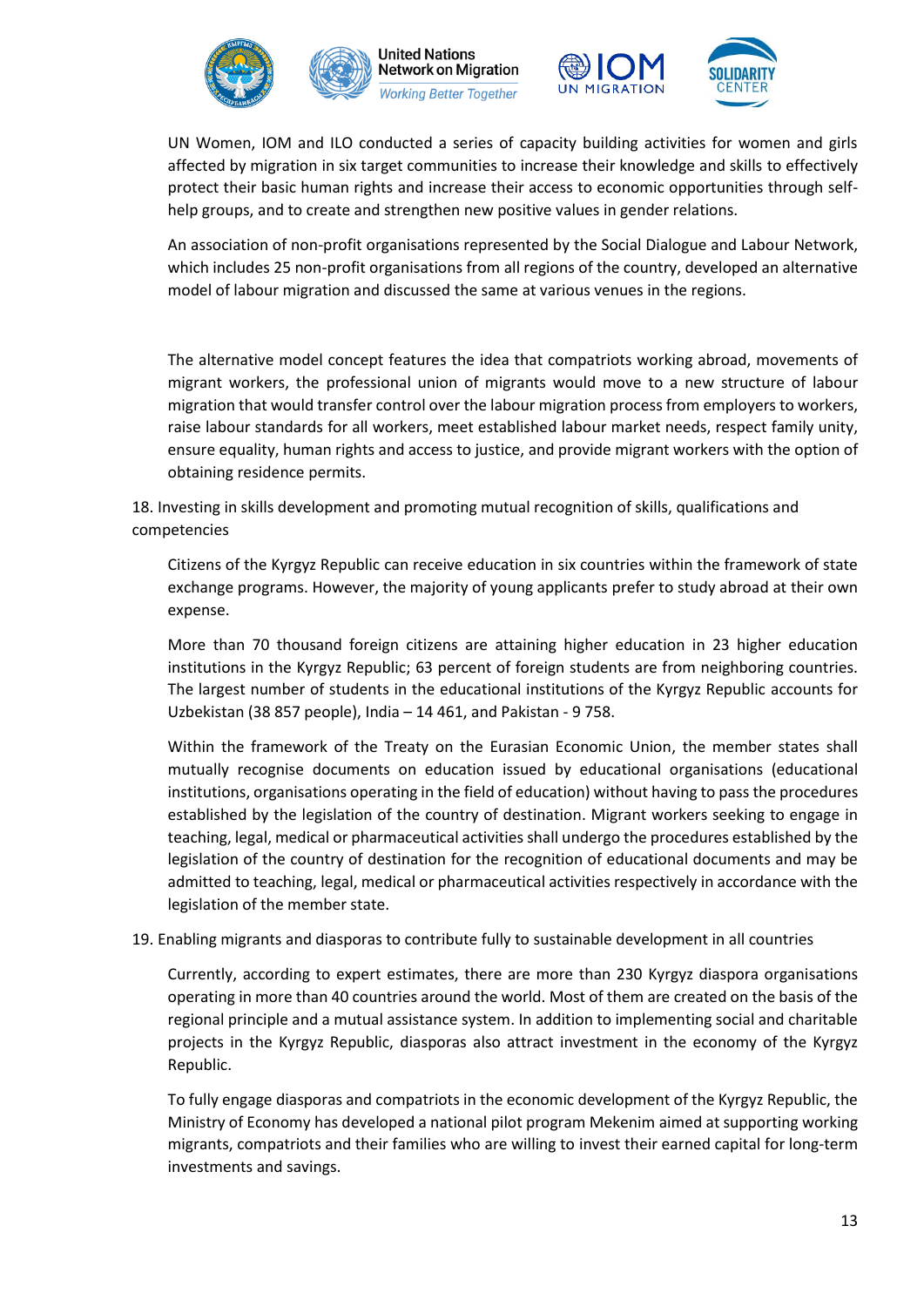



The purpose of the Mekenim program is to expand economic opportunities for migrant workers and compatriots living abroad who plan to invest in the economy of the Kyrgyz Republic.

To ensure a full-fledged relationship with compatriots and diasporas in the Kyrgyz Republic, the Mekendeshter Forum is held on a regular basis. The Forum is a modern platform for constructive dialogue of compatriots, business and government, created by the "Rosa Otunbaeva Initiative" International Public Foundation with the support of the Kyrgyz Republic Government for business communications and establishment of *direct contacts*, demonstration of opportunities and achievements, and coming together to solve important issues.

Compatriots and diasporas of the Kyrgyz Republic from dozens of countries, leading representatives of Kyrgyz and foreign science and education, business and industry, public authorities, health, culture and creativity gather every two years to share their successes, knowledge and experience for the country development. Since 2012, four Forums have been held (2012, 2014, 2016, and 2018).

One of the achievements resulting from the resolutions of the Mekendeshter Forum is the establishment in 2018 of the Council for Relations with Compatriots Abroad under the Kyrgyz Republic President as an advisory and consultative body that ensures the adoption of coordinated decisions on the development and implementation of measures to strengthen the interaction of compatriots with the government authorities of the Kyrgyz Republic on the country development, the elaboration and preparation of recommendations. The Council consists of more than 30 representatives of Kyrgyz diaspora organisations from more than 25 countries. In 2020, a similar Council on Migration was established under the Speaker of the Kyrgyz Republic Parliament with the purpose of creating an effective platform for discussing legislative initiatives on migration.

20. Increasing the speed and reliability of remittances and reducing their cost, as well as promoting the financial integration of migrants

In 2020, the volume of remittances from labour migrants abroad decreased to 2,377.2 million USD, which is about 31 percent of GDP. The decrease was due to a slowdown of business activity in destination countries. In 2021, labour migrants transferred 2,756.2 million to the Kyrgyz Republic.

The average cost of remittances to the Kyrgyz Republic in the first quarter of 2021 was 4.4 percent of the amount transferred. This is above the target of 3 percent to be achieved by 2030 in accordance with the Sustainable Development Goals.

Citizens of the Kyrgyz Republic rarely turn to banks when transferring money to their home country due to high fees. They rather prefer to seek assistance from entrepreneurs, compatriots who return to their home country. Besides, there is a mutual settlement system in place, when money is transferred by paying for goods or services in both directions (for example, in the United Arab Emirates, the Russian Federation, and the United States of America). Furthermore, bank charges increase proportionally to the amount transferred. A bigger issue with bank transfers is losses due to exchange rate differences. When transferring small amounts of money, citizens of the Kyrgyz Republic use money transfer systems such as Unistream, Zolotaya Korona, Contact, Ria, and Western Union.

21. Cooperation to ensure safe and dignified return, readmission and systematic reintegration of migrants

The Kyrgyz Republic seeks to expand the readmission treaty framework. Currently, the Kyrgyz Republic has readmission agreements in force with the Swiss Confederation, the Russian Federation, the Republic of Kazakhstan and the Republic of Turkey. Similar readmission agreements with the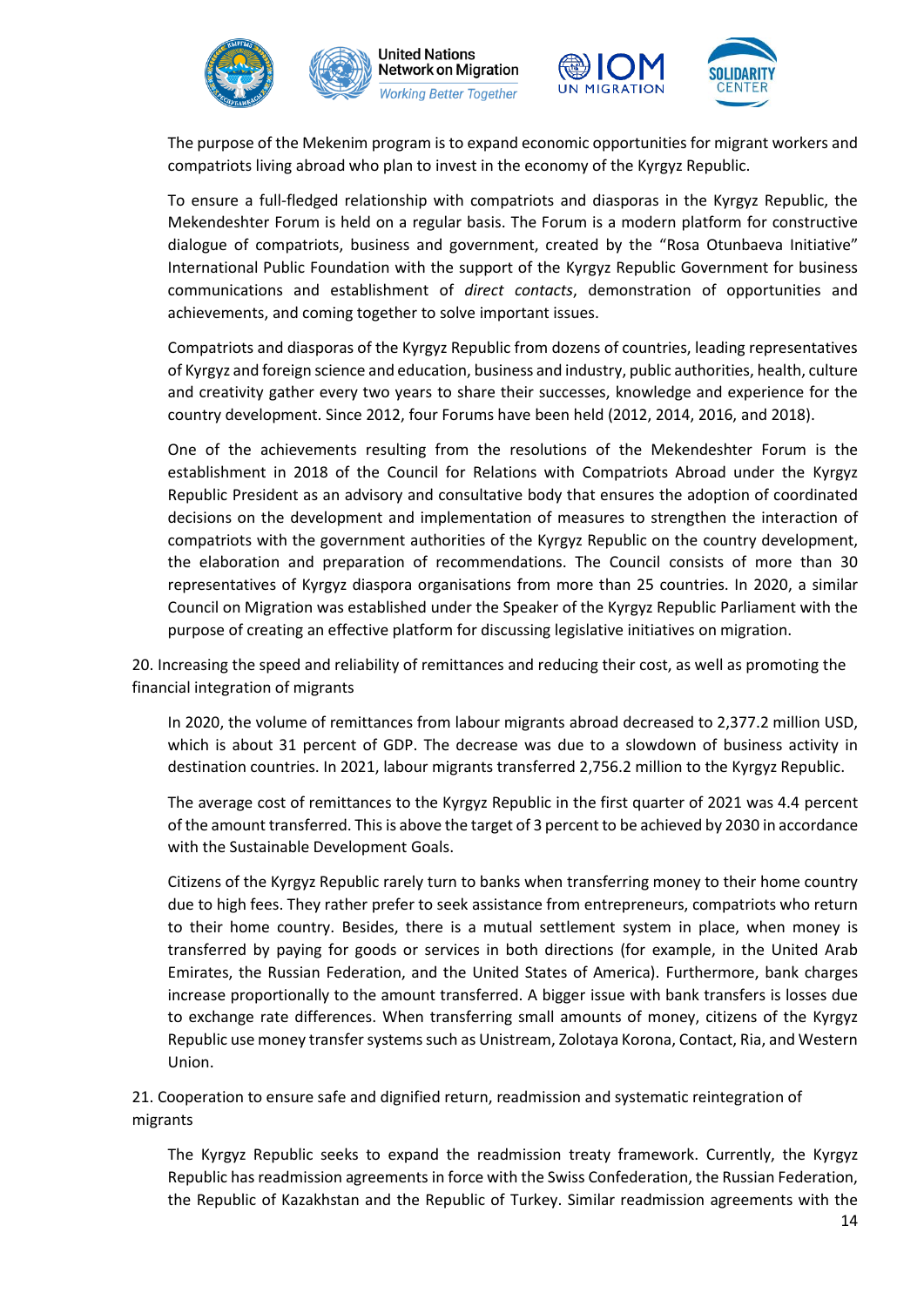



Republic of Armenia and the Republic of Belarus under the Eurasian Integration Roadmap and 7 draft agreements with the Republic of Moldova, Georgia, the Republic of Latvia, the Republic of Estonia, the Kingdom of Norway, the Benelux countries and the Government of the United Kingdom of Great Britain and Northern Ireland are being elaborated.

## 22. Creating mechanisms for the transfer of social benefits and pensions for migrants

On November 1, 2020, the Treaty on Social Security between the Government of the Kyrgyz Republic and the Government of the Republic of Turkey (the Treaty) came into force, as well as the Administrative Agreement for Treaty implementation, signed on April 9, 2018 in Ankara.

Also, the Pension Agreement for Working Population of the EAEU Member States signed on December 20, 2019 in the city of St. Petersburg came into effect on January 1, 2021. Besides, Decision #122 of the Council of the Eurasian Economic Commission dated December 23, 2020, approved the Procedure for Interaction between authorised bodies, competent authorities of the EAEU member states and the Commission on Application of Provisions of the Pension Agreement dated December 20, 2019.

A migrant can apply for the assignment of a pension to a competent authority of the state of residence and/or employment. He/she will be entitled to receive a pension either in the state of residence or the EAEU member state, which assigned the pension. Each EAEU member state will accrue the pension in accordance with pension rights provided by the legislation of his/her home country and the legislation of the member state, taking into account the provisions of the Agreement. The list of documents for the assignment and payment of pensions is regulated by the national legislation of each EAEU member state.

These treaties and agreements provide for equal rights for citizens of the two states in the field of social and pension security and create conditions for the calculation of insurance experience obtained in the two states for the accrual of pensions. The treaties and agreements will promote freedom of movement and legalization of the situation of migrants of the two countries.

Nevertheless, the predominant part of citizens of the Kyrgyz Republic carry out their labour activity either illegally or violate the migration legislation. This, in most cases, limits their access to social and medical care in the destination country. Regular outreach is carried out for the population on the need to purchase at least minimum health insurance policies and pay insurance contributions.

23. Strengthening international cooperation and global partnership to ensure safe, orderly and legal migration

The Kyrgyz Republic works actively to expand the international treaty framework and cooperation on migration at the global and regional level. Currently, the following drafts international agreements on migration are being elaborated and promoted:

- − Intergovernmental agreement on labour migration with the Republic of Azerbaijan;
- − Intergovernmental agreement on migration exchange with the Russian Federation;
- − Interagency agreement on employment of Kyrgyz citizens with the State of Qatar;
- − Interagency agreement on intention to cooperate on migration issues with the Republic of Turkey;
- − Interagency agreement on partnership in employing Kyrgyz citizens of the Kyrgyz Republic under the "skilled worker" with Japan;
- − Initiative of the Republic of Uzbekistan to sign a bilateral agreement on labour migration (currently under consideration).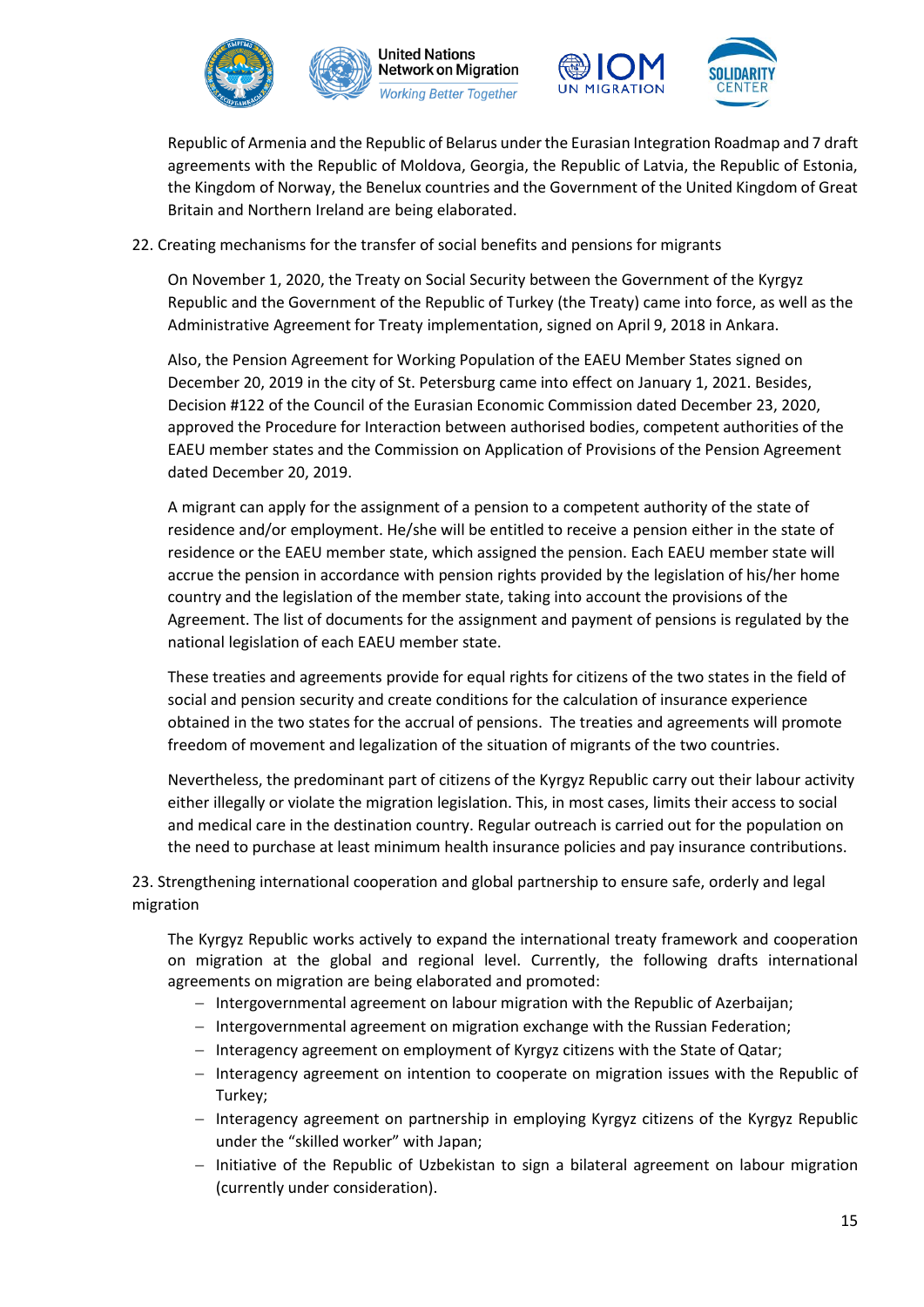





Also, the Kyrgyz Republic continues to work on building interaction with international communities in the framework of global and regional cooperation (EAEU, CIS, SCO, CCTSS) and international institutions and organisations (UN Network on Migration, OSCE, ICMPD). The Kyrgyz Republic is part of several regional consultative processes, such as the Almaty Process, the Budapest Process, and the Prague Process.

## **4. Way forward**

The Migration Policy Concept of the Kyrgyz Republic for 2021-2030 identifies the following migration priority areas and tasks:

- 1. Enhance conditions for country citizens, compatriots, immigrants and stateless persons to realise their educational, labour, professional and cultural potential and opportunities in the Kyrgyz Republic;
- 2. Use the migration potential of the population, compatriots, immigrants and stateless persons for the development of the Kyrgyz Republic;
- 3. Create a system to protect the rights of Kyrgyz citizens abroad and that of immigrants, compatriots, and stateless people staying in the Kyrgyz Republic;
- 4. Creating a safe migration environment.

Currently, the Phase I Action Plan (2022-2025) has been adopted defining the following priority tasks for this period and relevant activities. The UN Network on Migration provides technical support to the Kyrgyz Republic Government on all priority tasks.

Tasks under Priority Area 1:

- Create favourable conditions aimed at training personnel, increasing employment in various sectors of the economy, create jobs and provide decent wages to the population in accordance with the needs of the economy of the Kyrgyz Republic, with measures to reduce existing gender segregation in the labour market. Building on its plan for the next five years (2023-2027), the World Food Programme (WFP) intends to enhance the human capital development of the most vulnerable populations (including returned migrants) through more inclusive social protection systems and active labour market programs. Vulnerable households will benefit from income-generating knowledge and skills to improve employment opportunities, diversify income, and manage their risks through various tools such as financial services and improved nutrition. WFP also seeks to provide smallholders, especially women, with market opportunities and improve financial literacy, while ensuring access to food. The most vulnerable will benefit from a national social safety net that will be strengthened to provide innovative, decent employment and diversified income opportunities, as well as building human capital.
- Increase the effectiveness of measures to promote a better availability of financial resources to realise the entrepreneurial potential of the population, including women, young people, low-income and large families, people with disabilities, and migrant workers.
- Develop a comprehensive approach to addressing the issues of protecting the population from forced migration based on forecasted threats and risks, improved forecasting methods, prevention and elimination of the consequences of emergencies.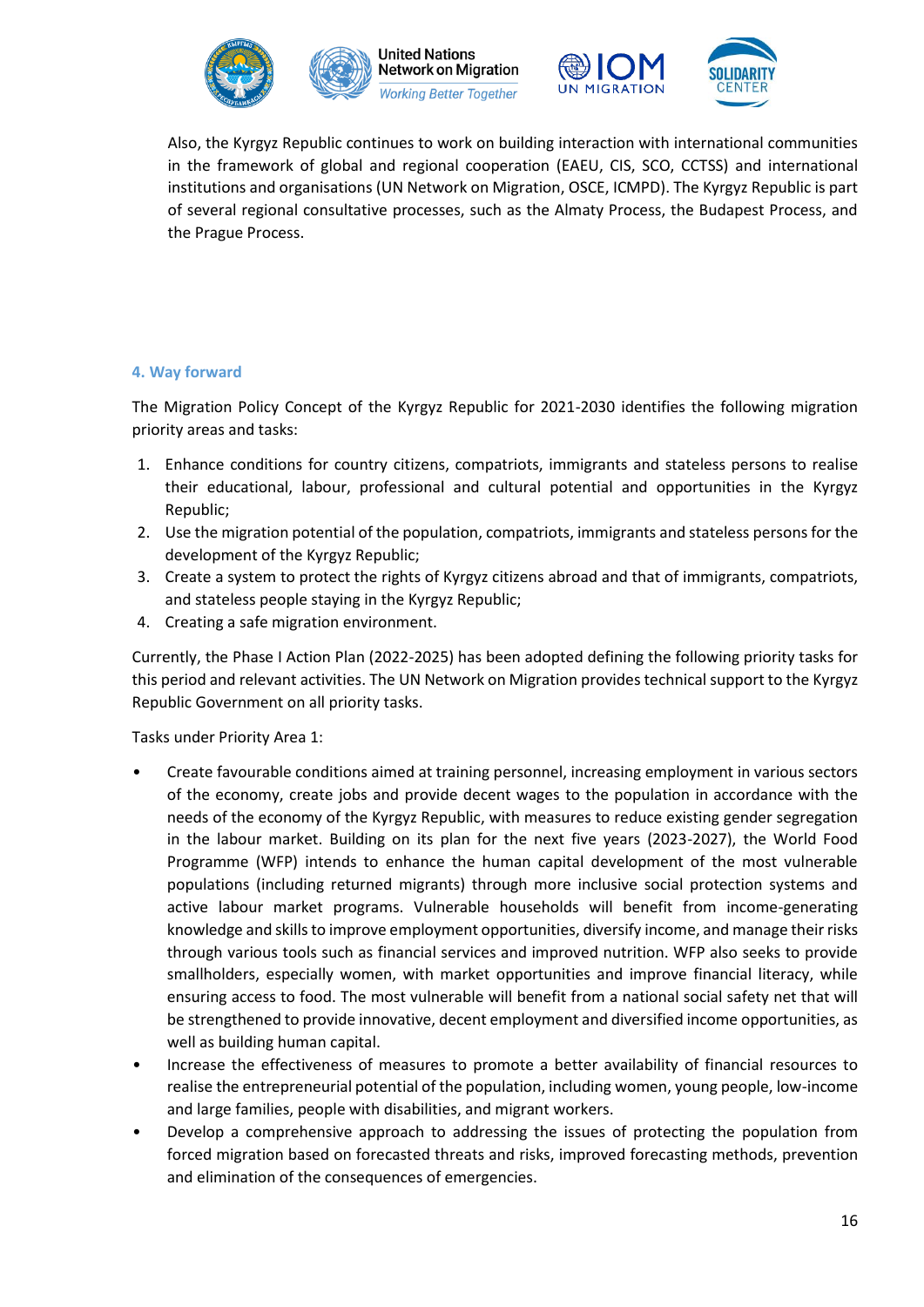



- Inform citizens of the country and compatriots abroad, foreign citizens, and stateless persons about employment opportunities in the Kyrgyz Republic.
- Shape public opinion and change behavioral aspects toward positive and tolerant attitudes to migrants.

Tasks under Priority Area 2:

- Improving the financial literacy of migrant workers and their families. IOM will conduct financial literacy trainings for the most vulnerable migrants. Over the next five years (2023-2027), WFP will continue to provide financial literacy training to vulnerable and food insecure individuals (which may include returned migrants and their families).
- Involve labour migrants abroad and foreign citizens working in the Kyrgyz Republic in the pension system.
- Launch programs for the rehabilitation and reintegration of migrants with negative migration experience, with a special focus on women.
- Involve the potential of migrants, compatriots and their associations in the development and implementation of social, cultural, educational projects, strategies for the development of local communities and regions. Currently, FAO is completing a study for a feasibility evaluation of the need to implement a grant program on a parity basis following the "1+1" principle (matching grant) by attracting migrant remittances to invest in agriculture and agribusiness. The study results will be published and presented to a wide range of stakeholders. The UNDP works on migration and local development, focusing on the involvement of migrants in local development and integrating migration into local strategies. As part of these efforts, UNDP implemented the Integrated Area-Based Development of Osh Province Programme (2016-2019). The goal was to assist the Kyrgyz Republic Government in creating conditions for the prevention of violent conflicts and sustainable human development in Osh oblast. The project succeeded in creating conditions for the active involvement and participation of the local community, including migrants. For the first time, more than 1 000 migrants got the opportunity to participate in the local development of their home communities, received counselling and successfully co-financed four projects of local services and infrastructure in local communities in Osh.
- Provide conditions for decent work and legal employment of foreign citizens and stateless persons who came to work in the Kyrgyz Republic through contractual relations, tax patent system and other formats.
- Assist in providing social conditions for the return and sustainable reintegration of ethnic Kyrgyz people (Kairylman) to their historic homeland.

Tasks under Priority Area 3:

- Expand the geography of interstate employment programs and coverage of organised and safe recruitment programs for citizens of the Kyrgyz Republic, including public and private employment agencies.
- Improve the legal literacy of migrants with a special focus on women and youth.
- Improving the effectiveness and accessibility of consular protection for citizens of the Kyrgyz Republic abroad, assistance and interaction.
- Improve documentation system for migrants, immigrants, compatriots and stateless persons.